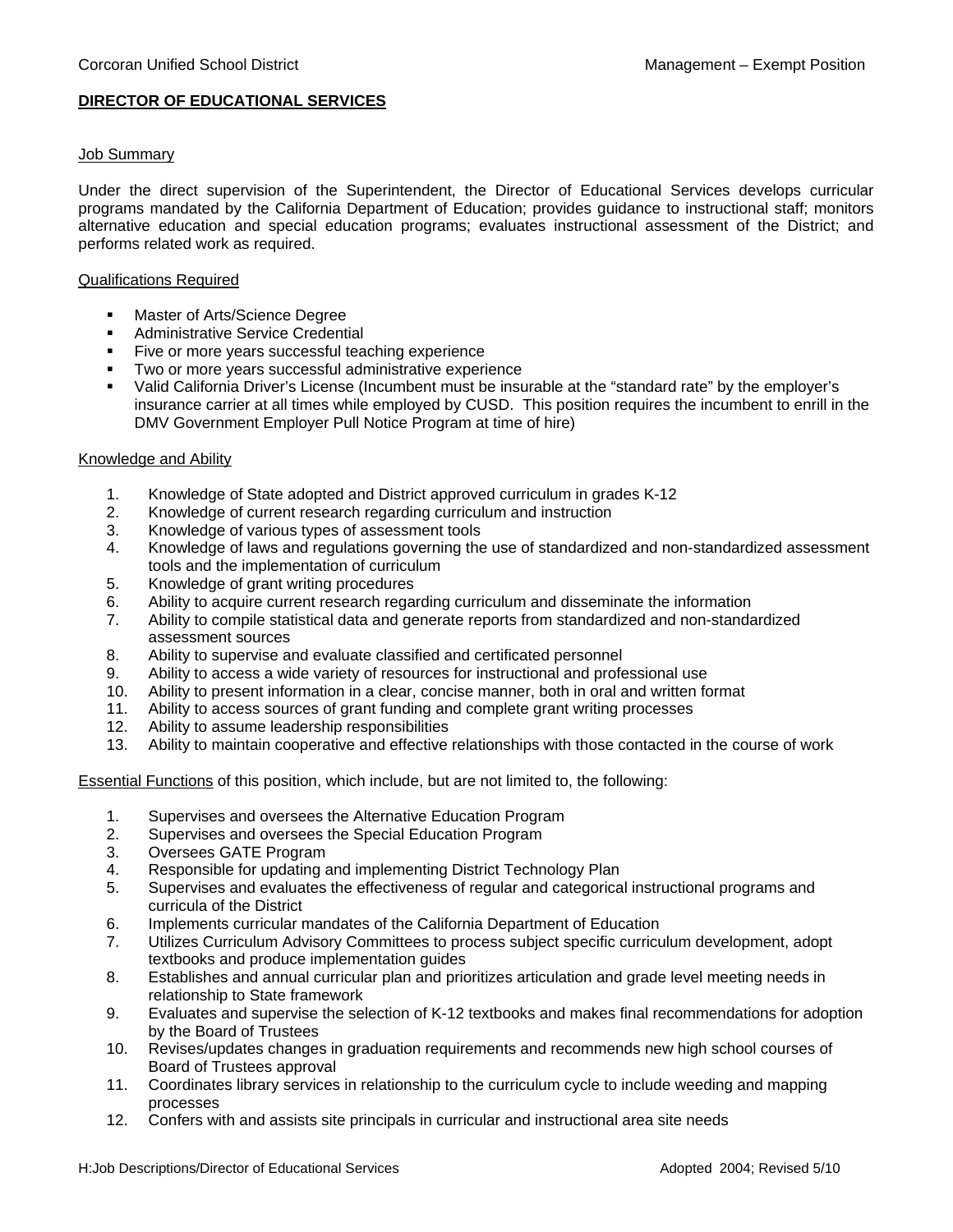# **DIRECTOR OF EDUCATIONAL SERVICES**

- 13. Supervises and evaluates BTSA<br>14. Maintains an active knowledge of
- 14. Maintains an active knowledge of professional literature in curricular areas, instructional methods and materials and assessment directions
- 15. Serves as an advisor in matters of curriculum, instructional techniques and assessment
- 16. Develops and administers budgets for all assigned programs<br>17. Maintains a working knowledge of statistical analysis tools
- Maintains a working knowledge of statistical analysis tools
- 18. Analyzes instructional assessment data and makes recommendations for curricular improvement
- 19. Supervises staff evaluation and staff training
- 20. Evaluates alternative assessment programs: portfolios, exhibitions, presentations, interviews, curriculum embedded, running records, Observation Surveys and the California Learning Record, and makes recommendations for instructional improvement
- 21. Analyzes, interpret and evaluates major trends in curriculum, instruction, technology and staff development research relative to student outcomes
- 22. Assists in planning and implementation of district staff development programs
- 23. Provides new teacher curricular orientation
- 24. Disseminates information and in-services for principals and advisory committees on State documents, programs and mandates
- 25. Establishes textbook in-services, Professional Growth Day curricular implementation training and assessment data collection training
- 26. Conducts in-services for teachers of LEP students on reading/comprehension strategies
- 27. Attends program quality review training, state staff development and state testing conferences, and assists with district training
- 28. Applies organizational and communication theories, group process skills and empowerment strategies when facilitating committee activities and teacher/administrator meetings
- 29. Coordinates the process of updating the School Accountability Report Cards and provides District information for individual sites
- 30. Assists with the coordination of the community-based Public Education Foundation
- 31. Coordinates grant writing
- 32. Conducts parent/community and school site climate surveys
- 33. Coordinates California School Boards Foundation media awards with local newspaper
- 34. Evaluates all assigned certificated and classified staff
- 35. Participates as a member of the Curriculum, Instruction, Personnel and Projects (CIPP) committee
- 36. Reports on appropriate curricular issues at the Principal/Administrator Council (PAC)
- 37. Performs other related duties as assigned by the Superintendent

Physical Requirements of this position, which include, but are not limited to, the following:

- 1. Mental acuity to effectively manage educational programs, interpret and implement rules relating to these programs, make policy decisions, evaluate results, and make determinations relative to the effective performance of tasks.
- 2. Facility to sit at a desk, conference table or in meeting rooms of various configurations for extended periods of time.
- 3. Facility to see and read a computer screen, laws and codes, rules and policies, and other printed matter and related materials, with or without vision aids.
- 4. Facility to hear and understand speech at normal room levels, and to hear and understand speech on the telephone.
- 5. Manual dexterity to operate a telephone and enter data into a computer.
- 6. Facility to speak in audible tones so that others may understand clearly in normal conversations, in training sessions, presentations, other meetings and on the telephone.
- 7. Physical agility to lift, bend, stoop, and to reach overhead.
- 8. Facility to drive a car.

# Working Conditions

**•** Continuous sitting, reading, writing and typing